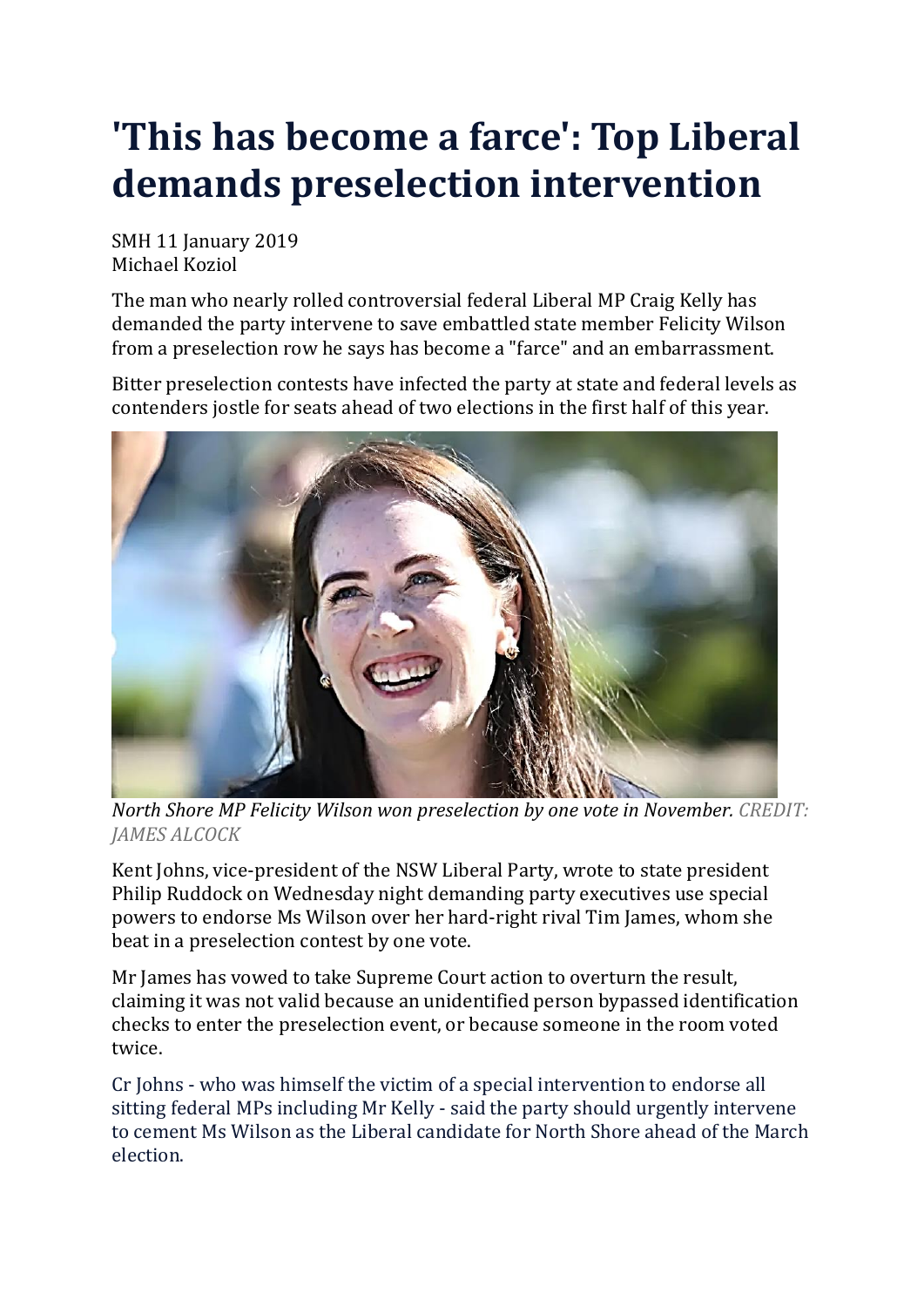

"Can I respectfully request an urgent special powers moron [sic] to endorse felicity Wilson. This has become not only a farce but an embarrassment," he wrote to Mr Ruddock and others on Wednesday.

"If that cannot be done please explain to me urgently why this cannot occur by fax ballot."

*NSW Liberal Party vice-president and Sutherland Shire councillor Kent Johns. CREDIT: KERRIE ARMSTRONG*

Mr Ruddock acknowledged receipt of the email but said he would not comment on internal party matters. Cr Johns also declined to comment when asked.

A former Labor mayor turned Liberal councillor, Cr Johns had the numbers to roll Mr Kelly, the Liberal member for Hughes, but was stymied when Prime Minister Scott Morrison sought an urgent ballot to endorse sitting MPs.

Unlike Ms Wilson, Cr Johns did not get the opportunity to contest a vote by local preselectors.

Ms Wilson, who gave birth to her first child just after Christmas, won the preselection contest in November by 101 votes to 100. Mr James challenged the result through the party's internal dispute resolution process but lost his second appeal this week.

In an email to state executive members on Wednesday night, Mr James said he understood the gravity of choosing to fight the outcome in the Supreme Court but wrote: "I believe justice is worth fighting for and one cannot in life walk past injustice.

"Given the significant issues of accountability and integrity the North Shore preselection has raised, as well as the fundamental importance of adherence to our party's constitution, it is a decision I firmly believe is the correct one," wrote Mr James, a former litigator with Allens.

However, a senior Liberal source said there would be "fury within the party" that Mr James was more focused on his own political career than the fortunes of the Liberal Party.

"I would have thought that a loyal Liberal would be more interested in seeing the party win two difficult elections," the source instead.

"Instead, we still don't have a candidate in the field in North Shore at the same time as we have independents circling."

The NSW Liberals are also yet to endorse candidates for several federal seats ahead of a poll expected in May, although most of those are safe Labor electorates. The party has not yet chosen a candidate for the marginal seat of Dobell, and former frontbencher and Malcolm Turnbull ally Craig Laundy has not decided whether to recontest his Sydney seat of Reid.